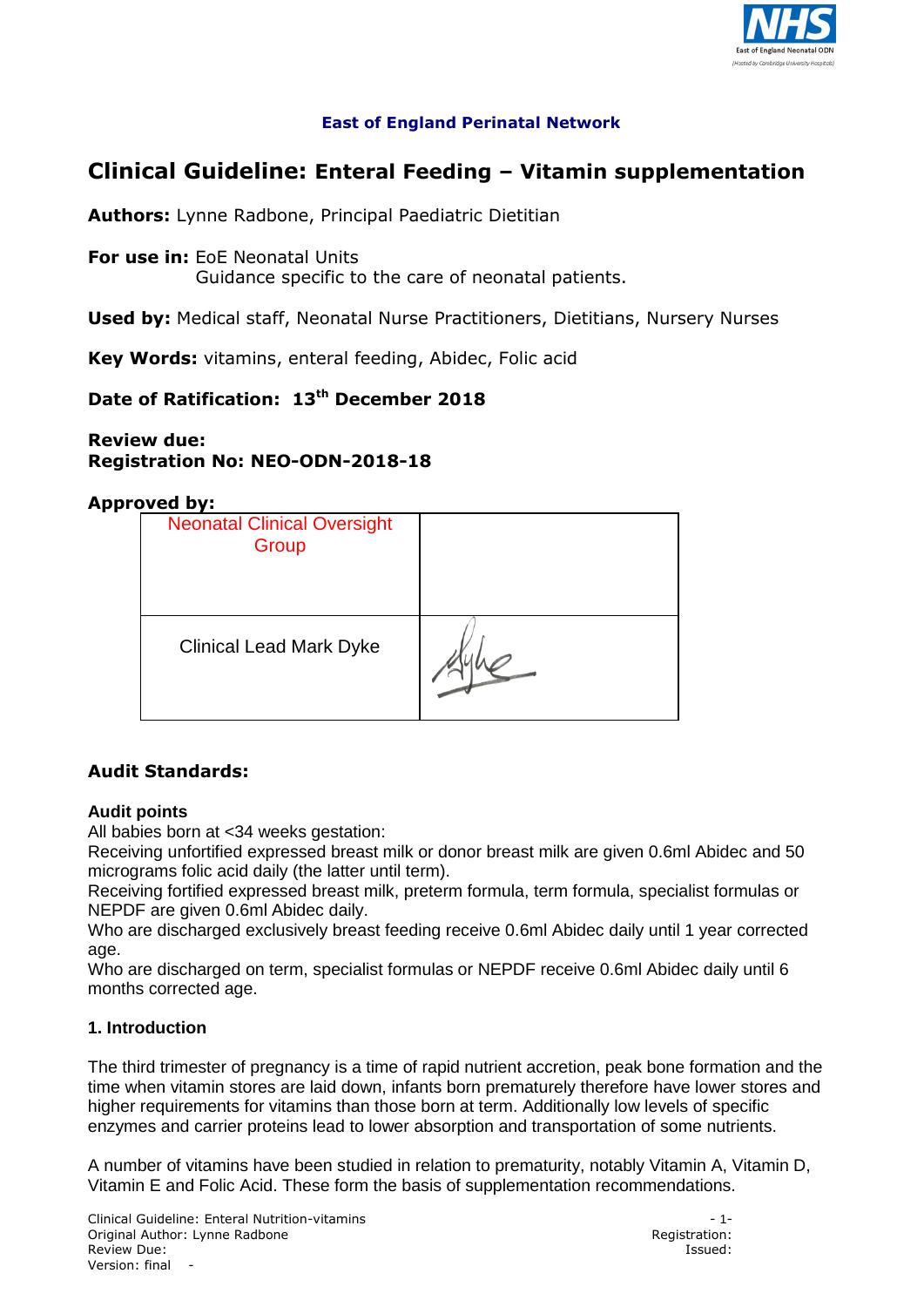

The gestation below which additional vitamins are required is unclear and supplementation practice has in the past varies across the EOE Network. International guidelines from Koletzko (2014) provide recommendations for vitamin intakes in ELBW and VLBW infants and ESPHGAN (2010) for infants <1800g but neither make any delineation by degree of prematurity.

As infants born >33 weeks are most likely to establish breast feeding quicker than more premature infants, by consequence they will correct any nutrient deficit within a shorter period of time. For these reasons these guidelines should apply at the earliest to infants <34 weeks gestation.

Vitamin supplements should commence once an enteral feed volume of >100ml/kg/day has been achieved alongside a reciprocal reduction in aqueous and lipid PN. Vitamins are contained within the lipid fraction of PN so care should be taken to ensure parenteral lipid provision is 5ml/kg/day or less before commencing enteral vitamin supplements. In contrast, consideration should be given to earlier enteral supplementation if PN weaning practice involves the cessation of lipid prior to that of aqueous PN.

Vitamin supplementation is necessary for many infants born prematurely. The evidence base for the exact requirement is limited for most vitamins, and although the quantities required are extremely small they are all essential to many basis life processes. As such they should be included in any enteral supplementation guidance. (1)

The following guidelines are based on a combination of careful analysis of the vitamin content of available feeds and formulas, available evidence and best practice.

The available evidence used to support these recommendations can be found in Appendix 2.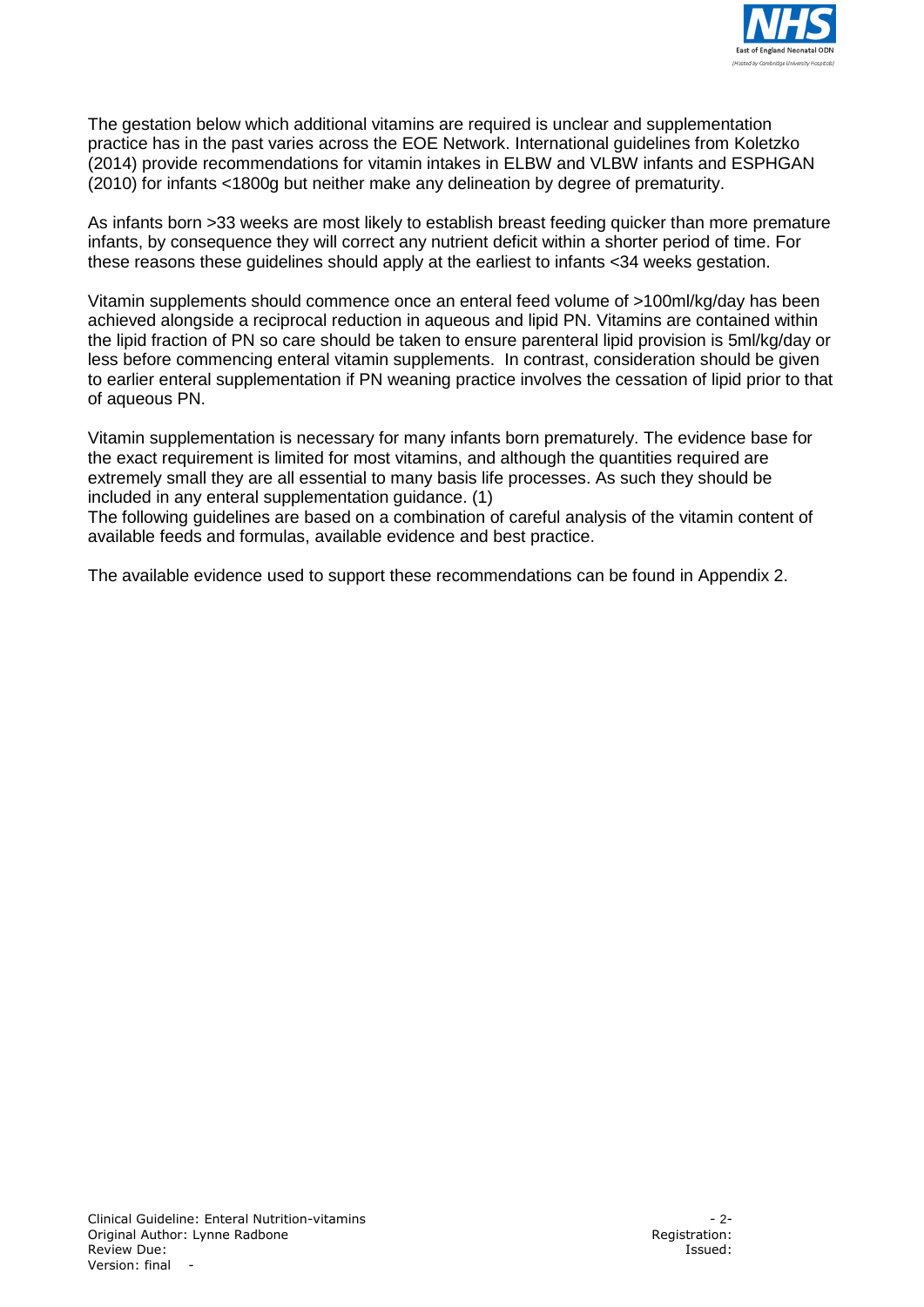

### **2. Vitamin supplementation regimen**

Guidelines apply to all preterm infants <34 weeks gestation on full enteral feeds according to the milk they are receiving. Care should be given to changes in milk types and modifications made to the vitamin supplement regimen as appropriate.

#### **Dalivit should not be used as an interchangeable alternative for Abidec due to its far higher vitamin A content. (Appendix 2)**

| <b>Milk type</b>                                                                                | <b>Vitamin supplement</b>   | <b>Dose</b>                               |
|-------------------------------------------------------------------------------------------------|-----------------------------|-------------------------------------------|
| In the Neonatal Unit                                                                            |                             |                                           |
| Unfortified breast milk                                                                         | <b>Folic Acid</b><br>Abidec | 50micrograms/day<br>0.6 <sub>m</sub> /day |
| <b>FBM+ SMA Breast Milk</b><br>Fortifier (BMF)<br>EBM + Nutriprem Human<br>Milk Fortifier (HMF) | Abidec                      | $0.6$ ml/day                              |
| Nutriprem 1<br><b>Hydrolysed Nutriprem</b><br>SMA Gold Prem 1                                   | Abidec                      | 0.6 <sub>m</sub> /day                     |
| Term formula<br>Specialist formulas<br>Nutrient dense term formulas                             | Abidec                      | $0.6$ ml/day                              |
| At time of discharge                                                                            |                             |                                           |
| <b>SMA Gold Prem 2</b><br>Nutriprem 2                                                           | Abidec                      | 0.6ml/day until 6 months<br>corrected age |
| <b>Breast feeding</b>                                                                           | Abidec                      | 0.6ml/day until 1 year<br>corrected age   |
| Term formula<br>Specialist formulas<br>Nutrient dense term formulas                             | Abidec                      | 0.6ml/day until 6 months<br>corrected age |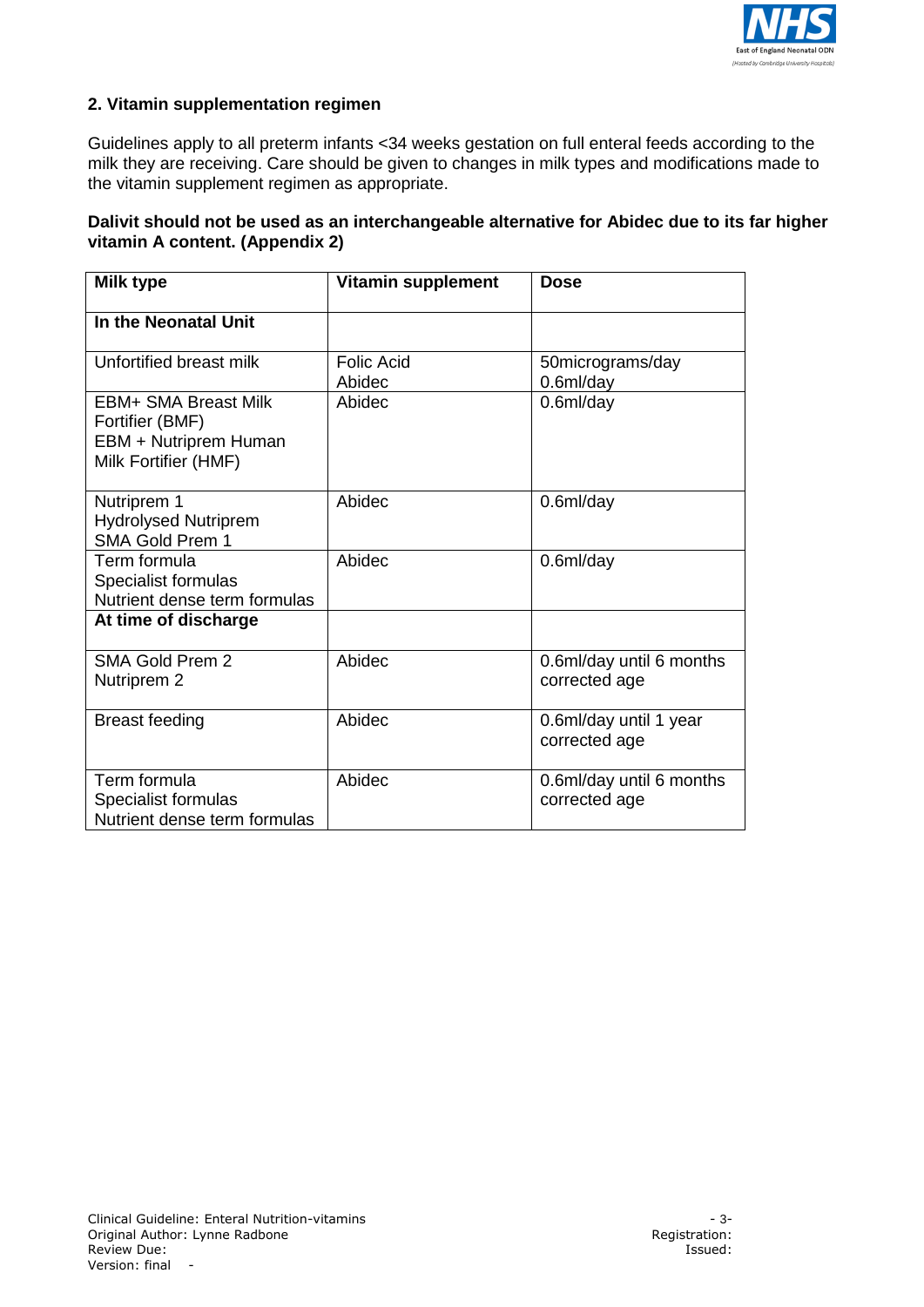

#### **Vitamin supplementation in infants with conjugated hyperbilirubinaemia...**

Infants with an increasing conjugated bilirubin >50micromol/l may have a degree of fat malabsorption, thereby indicating a need for additional supplements of fat soluble vitamins. The following supplementation regimen is suggested for these infants within the neonatal unit.

#### **All other vitamin supplementation should be stopped when this regimen is implemented.**

| <b>Preparation</b>                     | <b>Dose</b>       | <b>Provision</b>                            |
|----------------------------------------|-------------------|---------------------------------------------|
| <b>Dalivit</b>                         | $0.6$ ml/day      | 5000 units vitamin A<br>400 units vitamin D |
| Alpha-tocopherol acetate<br>suspension | 10mg/kg/day $(2)$ | 14.9 units vitamin E / kg                   |
| Phytomenadione                         | 1mg daily $(3)$   |                                             |

When an infant is commenced on Ursodeoxycholic acid measure serum Vitamin D.

- Where level is <75 nanomol/l commence additional vitamin D to a **total\*** of 1000units/day.
- Continue to measure serum vitamin D every three weeks whilst on supplementation.
- Where serum level is very low (eg <25nanomo/l) consideration could be given to the provision of a therapeutic dose of vitamin D accompanied by ongoing close monitoring of serum vit D levels.

**Total**\* vitamin D = 0.6ml Dalivit + vitamin D from feed + additional vitamin D as colecalciferol or ergocalciferol.

| Feed type                   | Vit D content /100ml    | Feed type           | Vit D content /100ml             |
|-----------------------------|-------------------------|---------------------|----------------------------------|
| Preterm breastmilk          | (0.2 microgram)<br>8 IU | EBM + SMA BMF       | 168 IU<br>(4.2microgram)         |
| Nutriprem 1                 | 124 IU (3.1 microgram)  | Pepti Junior        | 52 IU<br>$(1.3\text{microgram})$ |
| <b>Hydrolysed Nutriprem</b> | 124 IU (3.1 microgram)  | Infatrini Peptisorb | 68 IU<br>(1.7microgram)          |
| SMA Gold Prem 1             | 148IU (3.7 microgram)   |                     |                                  |
| EBM +Nutriprem HMF          | 208 IU (5.2 microgram)  |                     |                                  |

Example:

A 1.5kg infant receiving 150ml/kg Nutriprem 1:

Vit D provision Dalivit 400 IU/dav Nutriprem 1 1.5 x 150ml = 225ml, 2.25 x 124 IU = 279 IU/day  $400+279 = 679$  IU/day

Additional Vit D required is 1000 - 679 = 321 IU from colecalciferol or ergocalciferol.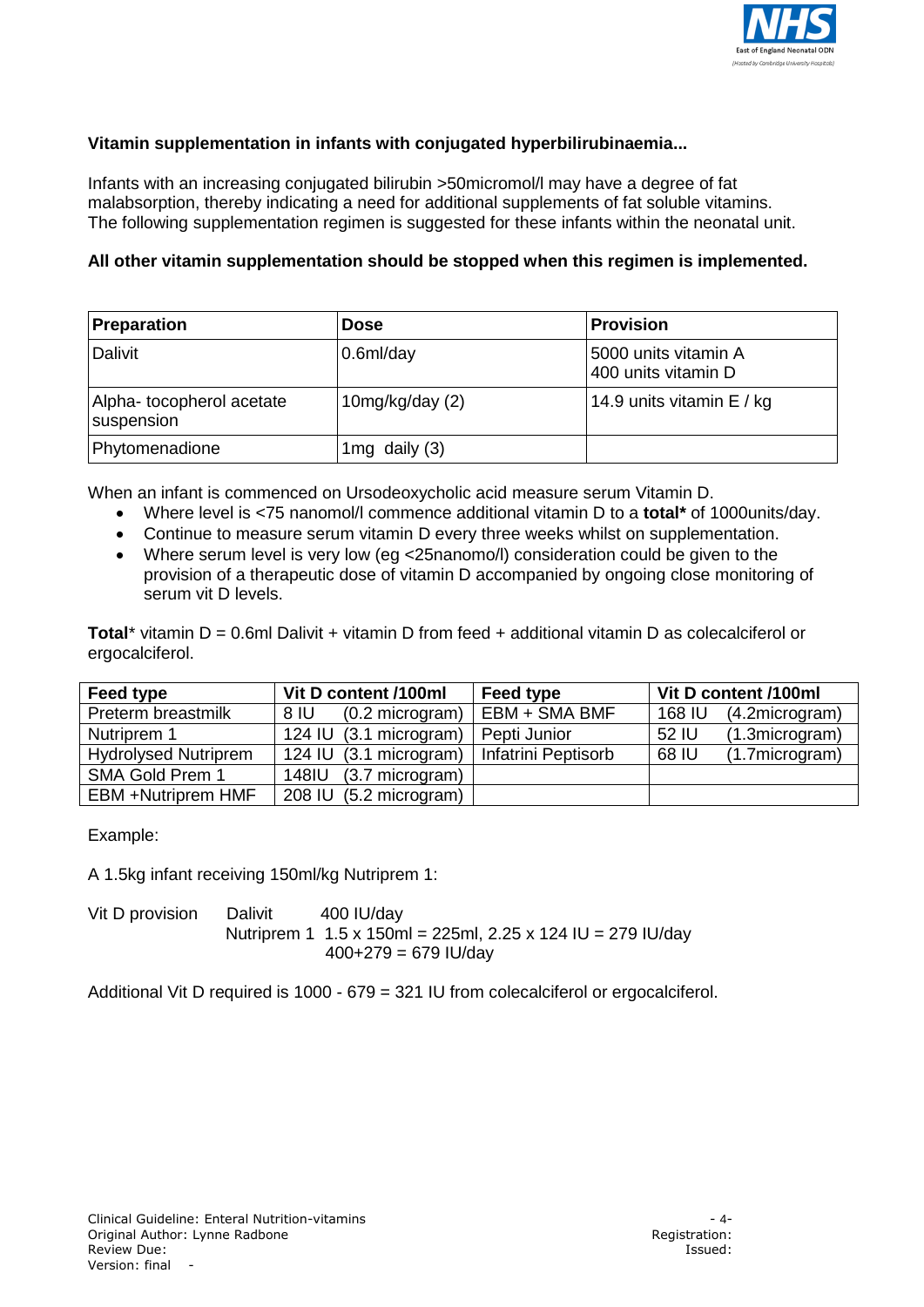

# **3.0 Algorithm for Iron & Vitamin supplementation – SMA range of feeds**



**Infants born ≥37 weeks and <2.5kg should be considered for iron supplementation from 4 weeks of age, especially if exclusively breastfeeding.** 

Clinical Guideline: Enteral Nutrition-vitamins - 5- Original Author: Lynne Radbone Review Due: **Issued:** Issued: Version: final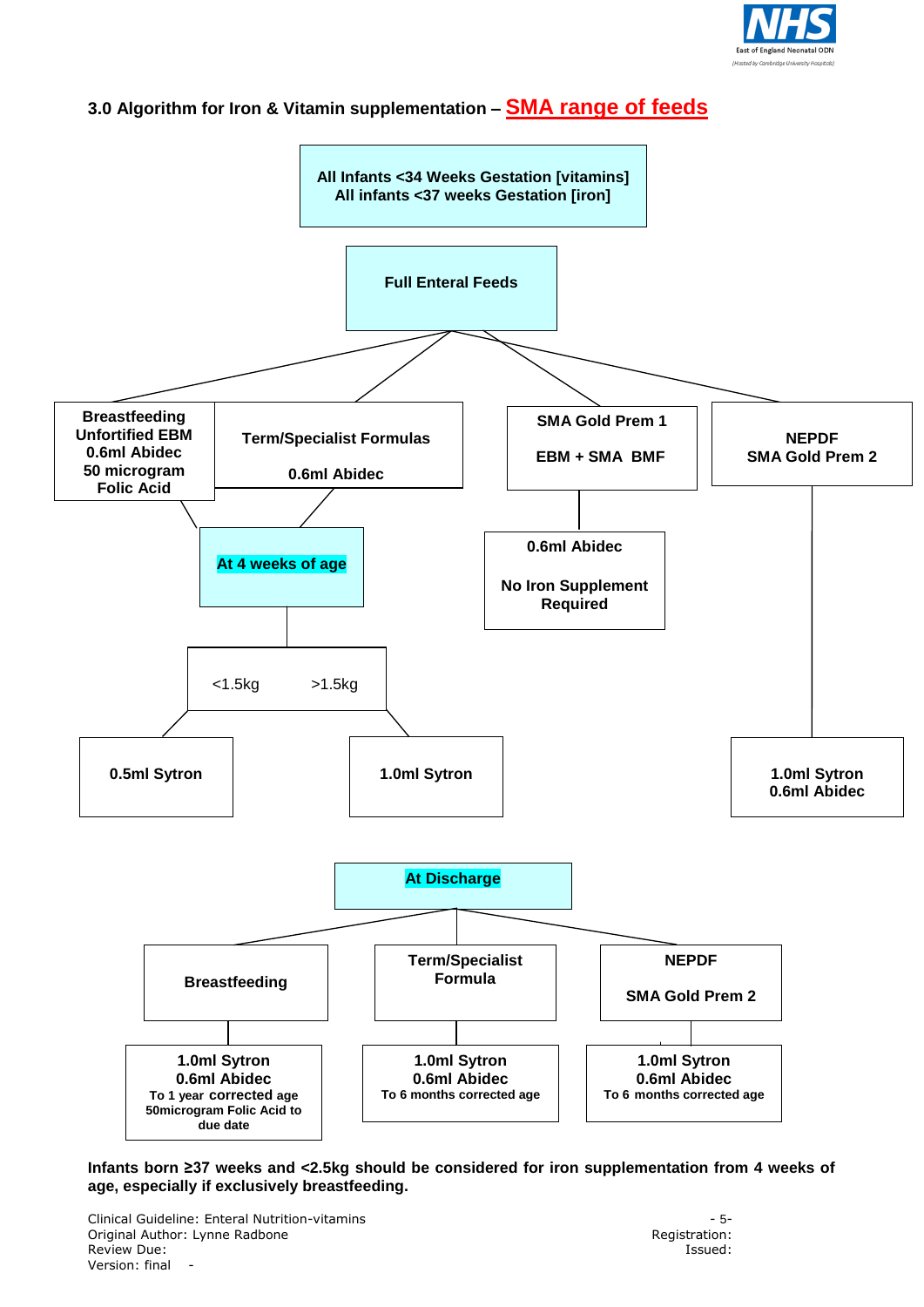

# **Algorithm for Iron and vitamin supplementation –Nutriprem range of feeds**



**Infants born ≥37 weeks and <2.5kg should be considered for iron supplementation from 4 weeks of age, especially if exclusively breastfeeding.** 

Clinical Guideline: Enteral Nutrition-vitamins - 6- Original Author: Lynne Radbone Review Due: **Issued:** Issued: Version: final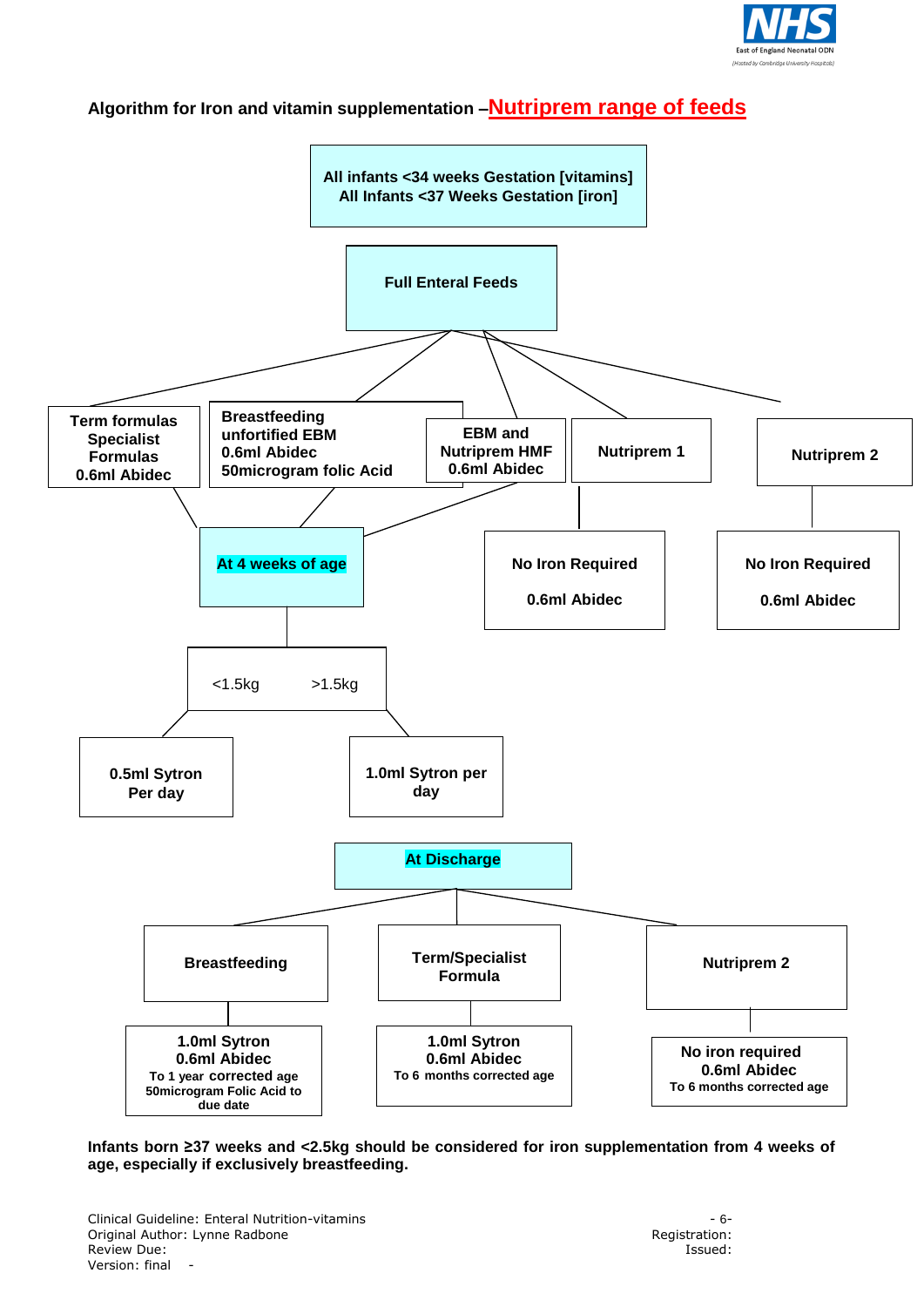**Composition of available vitamin supplements**

|                                | Vit A            | Vit D            | Vit C | Vit B1 | Vit B <sub>2</sub> | <b>Nic Acid</b> | Vit B6 |
|--------------------------------|------------------|------------------|-------|--------|--------------------|-----------------|--------|
| <b>Abidec</b>                  | IU<br>micrograms | IU<br>micrograms | mg    | mg     | mg                 | mg              | mg     |
| 0.3ml                          | 666<br>200       | 200<br>5         | 20    | 0.2    | 0.4                | 4.0             | 0.4    |
| 0.6ml                          | 1333<br>400      | 400<br>10        | 40    | 0.4    | 0.8                | 8.0             | 0.8    |
| <b>Dalivit</b>                 |                  |                  |       |        |                    |                 |        |
| 0.3ml                          | 2500<br>750      | 200<br>5         | 25    | 0.5    | 0.2                | 2.5             | 0.25   |
| 0.6ml                          | 5000<br>1500     | 400<br>10        | 50    | 1.0    | 0.4                | 5.0             | 0.5    |
| <b>Healthy</b><br><b>Start</b> |                  |                  |       |        |                    |                 |        |
| 5 drops                        | 660<br>200       | 280<br>7         | 20    |        |                    |                 |        |
| 10<br>drops                    | 1320<br>400      | 560<br>14        | 40    |        |                    |                 |        |

**Dalivit should not be used as an interchangeable alternative for Abidec or Healthy Start Vitamins due to its high vitamin A content.** 

### **Appendix 2 - Evidence to support recommendations:**

#### **Vitamin A**

Vitamin A is required for growth and differentiation of epithelial tissues, including the lungs and the retina. Preterm infants have low vitamin A levels at birth, which appears to persist at discharge (7) and may contribute to an increased risk of developing Chronic Lung Disease. A Cochrane review undertaken in 2011 concluded that large doses of vitamin A given intramuscularly showed a small decrease in oxygen dependency in infants at 36 weeks, but only to infants born < 1000g.(8) Supplementation of vitamin A may reduce the incidence of Retinopathy of Prematurity (ROP), Intra Ventricular Haemorrhage (IVH) and Necrotising Enterocolitis (NEC) whereas excess vitamin A can raise intracranial pressure, cause skin and mucosal membrane changes and vomiting.

The most recent recommendations for vitamin A requirements in preterm infants are 400 -1,100 microgram RE/kg/day or 1,330 – 3,330 IU/kg/day (9), this figure, published in 2014 is unchanged from the recommendations made by ESPGHAN in 2010 (10). Higher oral doses of 5000units/day do not seem to show any clinical benefit (11).

The requirements post discharge are unknown though low levels have been reported in infants until 6 months corrected age who were discharged on term formulas, whereas normal levels were identified in infants fed NEPDF to 2 months corrected age(12).

Clinical Guideline: Enteral Nutrition-vitamins - 7- Original Author: Lynne Radbone Registration: Registration: Review Due: Version: final

Issued: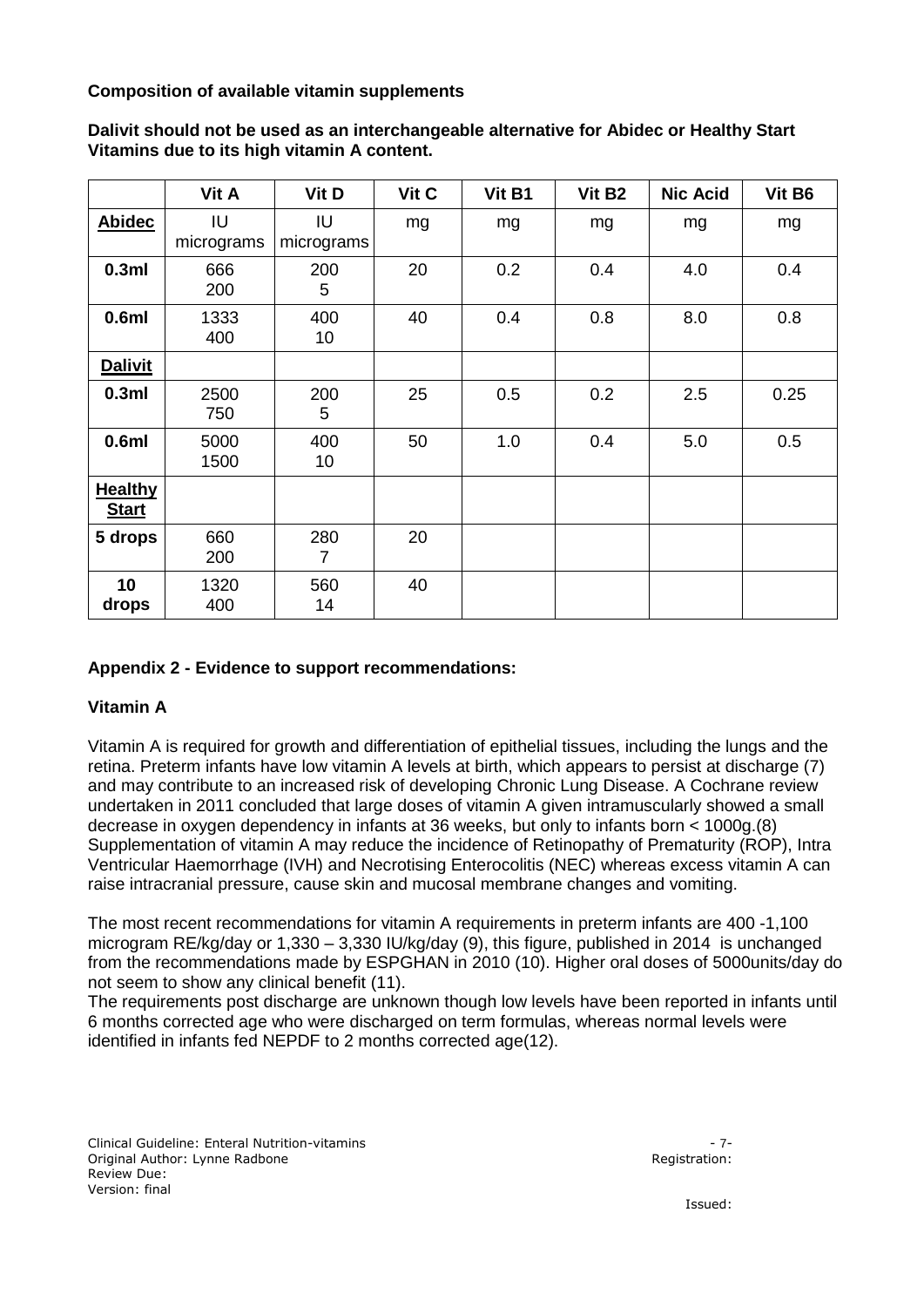#### Vitamin **D**

Vitamin D is essential for the absorption of calcium and phosphorus and is therefore vital in bone formation. Supplementation is of no benefit if there are inadequate supplies of these two minerals, though its exact mechanism is unknown. Bronner et al (13) showed that calcium absorption in low birth weight infants was directly proportional to the calcium intake and independent of daily vitamin D supplementation. In contrast Devlin et al (14,15) showed that calcium absorption increases from 50% to 71% when AGA preterm infants <1500g were fed banked human milk alone or supplemented with vitamin D without calcium fortification, demonstrating that vitamin D affected calcium absorption rates.

Preterm infants are able to hydroxylate vitamin D so do not need the active form (16). Supplementation with excess active vitamin D may cause calcium resorption of the bone so should only be considered where there is clear biochemical deficiency or poor absorption eg. significant cholestatic liver disease.

Historically 400 IU/day of vitamin D has been considered adequate for optimal absorption in the presence of sufficient calcium, phosphorus and magnesium (17). Koo demonstrated that 800 IU/day is no better than 400 IU/day, but that 200 IU/day was inadequate for the prevention of osteoporosis and rickets of prematurity (18). In 2010 ESPGHAN recommended 800 -1000 IU/day (9) based on the prevalence of vitamin D deficiency in pregnant women (19) and the international consensus to increase circulating vitamin D levels in the general population (20), however the most recent recommendations suggest that 400I IU/day is adequate in the presence of sufficient quantities of calcium, phosphorus and magnesium, but that provision should increase up to 1000 IU/day if there is a likelihood of maternal depletion (21)

#### **B vitamins and Folic Acid**

Recommended levels for most B vitamins are provided by routine vitamin supplementation or formula composition, however Folic acid deficiency (in the form of growth retardation, anaemia and small intestine morphology) can be expected in the preterm infant not fed fortified breast milk or preterm formula due to poor intrauterine stores, rapid growth and low levels of folic acid in preterm breast milk. Folic acid is not present in standard vitamin supplements so needs to be supplemented separately.

Unfortified breast milk contains approx 3micrograms/100ml so does not meet the current recommendations of 35-100micrograms /kg/day (9).Recommendations for Folic acid are based on low plasma and red cell folate levels in preterm formula fed infants without Folic acid supplementation as compared to those given a supplement of 50microgram/day who had levels comparable to breast fed term infants (22).

### **Vitamin E**

Vitamin E is a biological antioxident with a role in the prevention of haemolytic anaemia and may protect against Bronchopulmonary dysplasia (BPD), ROP and IVH. A Cochrane Review stated that "vitamin E supplementation in preterm infants reduces the risk of intra cranial haemorrhage but increases the risk of sepsis."(23) a second study concluded that vitamin E reduces the risk of severe retinopathy and blindness in those studied but it increases the risk of sepsis. It has also been associated with a higher risk of NEC. (24)

Evidence for supplementation of vitamin E is conflicting, however as minimum requirements for vitamin E are met from both human and formula milk there is little clear evidence to support routine supplementation.(24)

Clinical Guideline: Enteral Nutrition-vitamins - 8- Original Author: Lynne Radbone Registration: Registration: Review Due: Version: final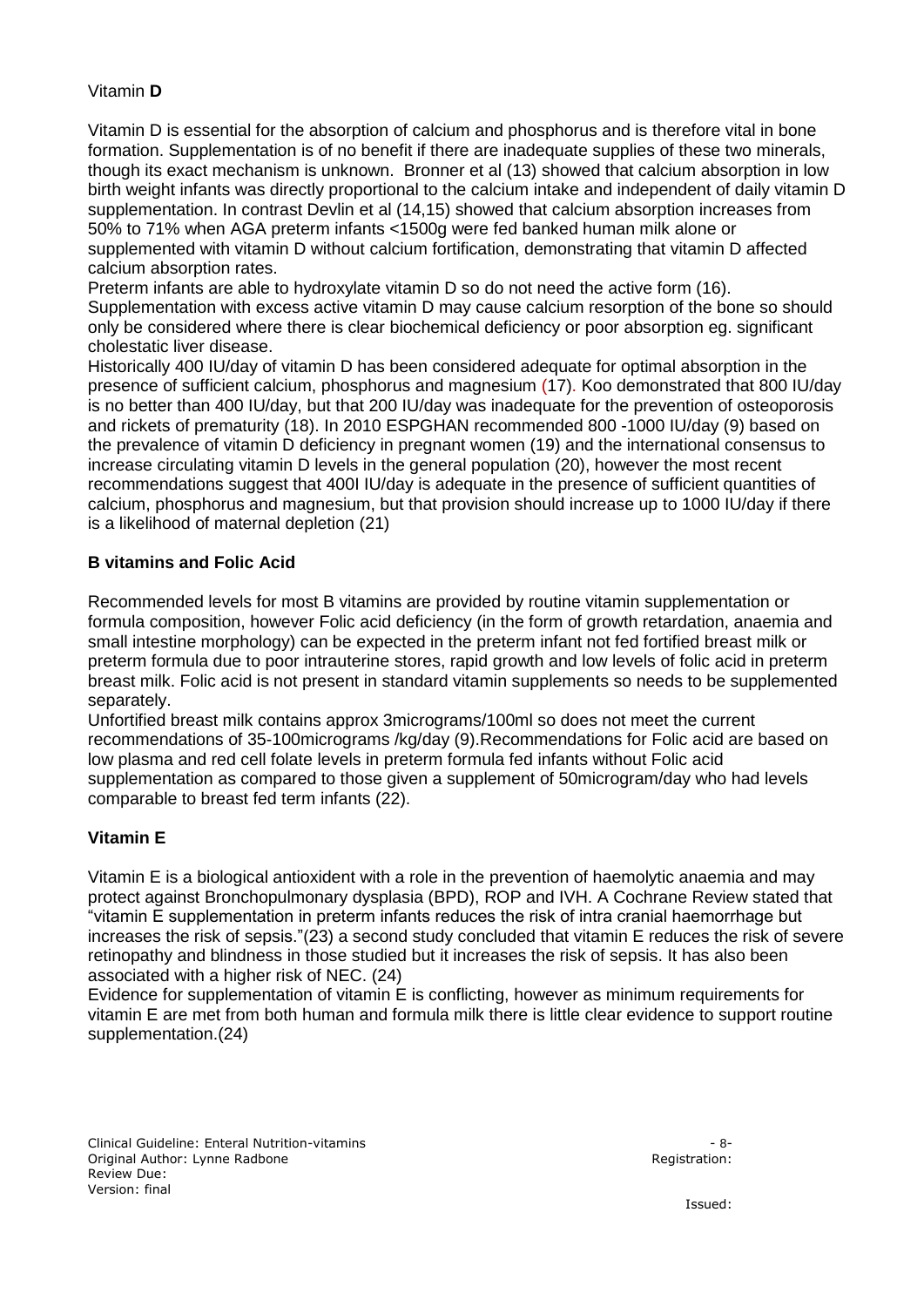# **References**

| $\mathbf{1}$            | Greene H, Hambidge K, Schanler R, Tsang R. Guidelines for the use of vitamins, trace<br>elements, calcium, magnesium, and phosphorus in infants and children receiving total<br>parenteral nutrition: report of the Subcommittee on Pediatric Parenteral Nutrient Requirements<br>from the Committee on Clinical Practice Issues of the American Society for Clinical<br>Nutrition. [erratum appears in Am J Clin Nutr 1989 Jun; 49(6): 1332]. American Journal of Clinical<br>Nutrition 1988;48(5):1324-42. |
|-------------------------|--------------------------------------------------------------------------------------------------------------------------------------------------------------------------------------------------------------------------------------------------------------------------------------------------------------------------------------------------------------------------------------------------------------------------------------------------------------------------------------------------------------|
| $\overline{2}$          | British National formulary for children (Nov 2018)<br>https://bnfc.nice.org.uk/drug/alpha-tocopherol.html                                                                                                                                                                                                                                                                                                                                                                                                    |
| $\overline{\mathbf{3}}$ | British National formulary for children (Nov 2018)<br>https://bnfc.nice.org.uk/drug/phytomenadione.html                                                                                                                                                                                                                                                                                                                                                                                                      |
| 4                       | Groh-Wargo S, Thompson M, Hovasi Cox J. Nutritional care for high risk newborns $3^{rd}$ edition.<br>Precept Press 2000.                                                                                                                                                                                                                                                                                                                                                                                     |
| 5                       | Embleton NE, Pang N, Cooke RJ. Postnatal Malnutrition and Growth Retardation: an inevitable<br>consequence of current recommendations for preterm infants? 2001 Pediatrics, 107, 270-273.                                                                                                                                                                                                                                                                                                                    |
| 6                       | Dept of Health. Weaning and The Weaning Diet, Report on Health and Social Subjects 45<br>HMSO: Stationery Office, 1994.                                                                                                                                                                                                                                                                                                                                                                                      |
| $\overline{\mathbf{z}}$ | Mactier H, Galloway P, Hamilton R, Weaver L. Inadequacy of IV vitamin A supplementation of<br>extremely preterm infants? The Journal of Pediatrics 2005;146(6):846-47.                                                                                                                                                                                                                                                                                                                                       |
| 8                       | Darlow B, Graham P. Vitamin A supplementation to prevent mortality and short and long-term<br>morbidity in very low birthweight infants. Cochrane Database of Systematic Reviews<br>2011;10:CD000501.                                                                                                                                                                                                                                                                                                        |
| 9                       | Leaf, A. and Z. Lansdowne, Vitamins - conventional uses and new insights, in Nutritional Care<br>of Preterm Infants: Scientific Basis and Practical Guidelines.2014, Karger. p. 153-166.                                                                                                                                                                                                                                                                                                                     |
| 10                      | ESPGHAN. Enteral Nutrient Supply for Preterm Infants: Commentary from European Society<br>for Paediatric Gastroenterology, Hepatology, and Nutrition Committee on Nutrition. JPGN<br>2010;50:1-9.                                                                                                                                                                                                                                                                                                            |
| 11                      | Wardle SP, Hughes A, Chen S, Shaw NJ. Randomised controlled trial of oral vitamin A<br>supplementation in preterm infants to prevent chronic lung disease. Archives of Disease in<br>Childhood Fetal & Neonatal Edition 2001;84(1):F9-F13.                                                                                                                                                                                                                                                                   |
| 12                      | Peeples JM, Carlson SE, Werkman SH, Cooke RJ. Vitamin A status of preterm infants during<br>infancy. Am J Clin Nutr 1991;53(6):1455-59.                                                                                                                                                                                                                                                                                                                                                                      |
| 13                      | Bronner F, Salle BL, Putet G et al. Net calcium absorption in premature infants: results of 103<br>metabolic balance studies. Am J Clin Nutr 1992;56:1037-44.                                                                                                                                                                                                                                                                                                                                                |
| 14                      | Devlin EE, Lopez V, Levy E et al. Developmental expression of calcuriol receptors, 9 kilodalton<br>calcium binding protein and calcidiol 24 hydroxylase in human intestine. Pediatr<br>Res1996;40:664-70.                                                                                                                                                                                                                                                                                                    |
| 15                      | Delvin EE, Lopez V, Levy E et al. Calcitirol differentially modulates mRNA encoding receptors and<br>calcium binding protein 0kDa in human fetal jejunum. Biochem Biophys Res Commun<br>1996;224;544-8.                                                                                                                                                                                                                                                                                                      |
| 16                      | Koo WWK, Tsang RC, Mineral requirements of low birth weight infants. Journal of the<br>American College of Nutrition. 1991;10;474.                                                                                                                                                                                                                                                                                                                                                                           |
| 17                      | Tsang R, Uauy R, Koletzko B, Zlotkin S. Nutrition of the Preterm Infant: Scientific Basis and<br>Practical Guidelines 2nd Ed: Digital Educational Publishing Inc, 2005.                                                                                                                                                                                                                                                                                                                                      |
| 18                      | Koo WW, Krug-Wispe S, Neylan M, Succop P, Oestreich AE, Tsang RC. Effect of three levels<br>of vitamin D intake in preterm infants receiving high mineral-containing milk. Journal of<br>Pediatric Gastroenterology & Nutrition 1995;21(2):182-9.                                                                                                                                                                                                                                                            |
| 19                      | Holmes VA, Barnes MS, Alexander HD, McFaul P, Wallace JMW. Vitamin D deficiency and<br>insufficiency in pregnant women: a longitudinal study. British Journal of Nutrition<br>2009;102(06):876-81.                                                                                                                                                                                                                                                                                                           |